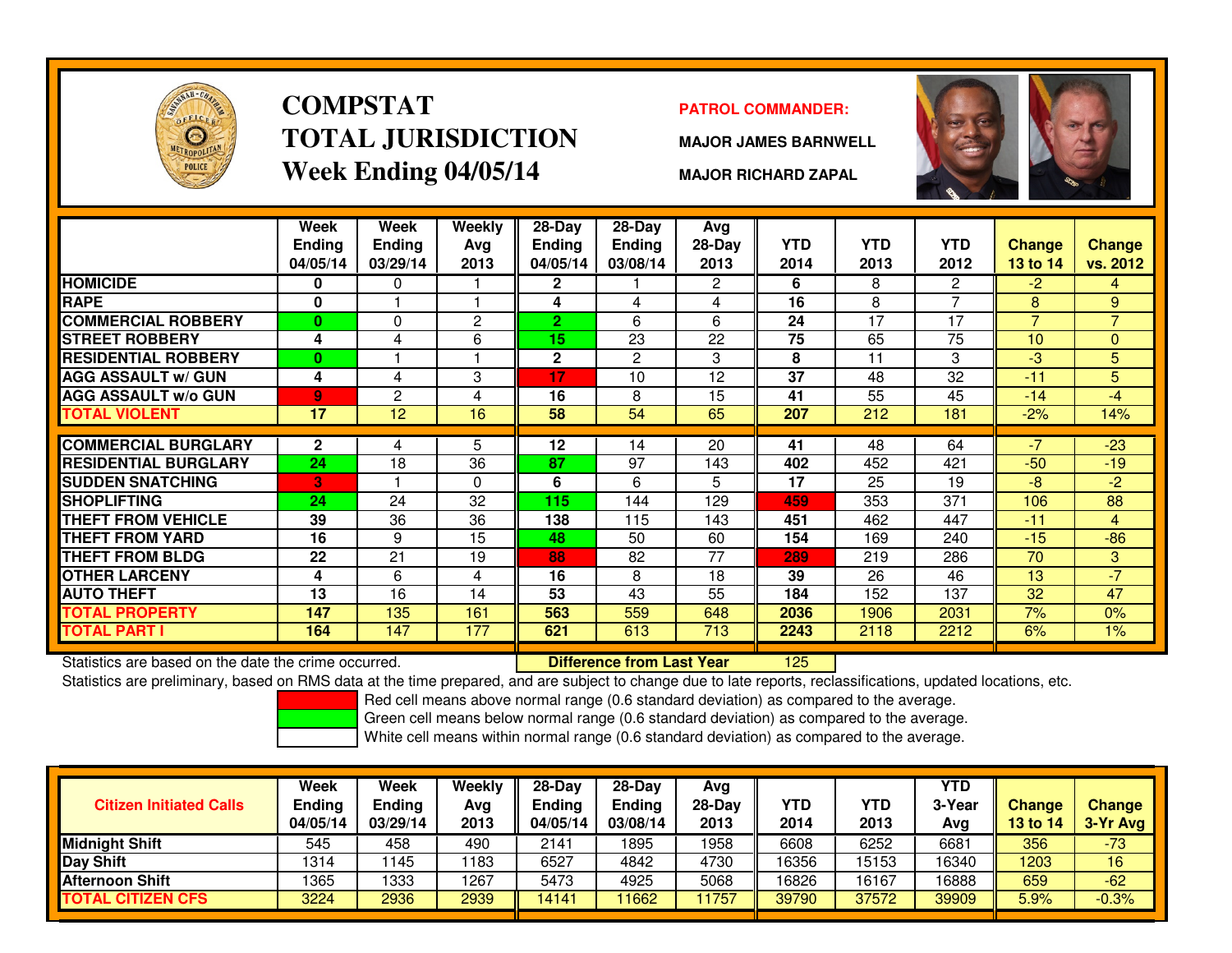

## **COMPSTATPRECINCT COMMANDER:**<br>
PRECINCT COMMANDER: **WEST CHATHAM PRECINCTWeek Ending 04/05/14**



**CAPT. CHARLES HALL**



|                             | Week          | Week          | Weekly       | $28-Day$      | $28-Day$       | Avg            |                |                 |                 |                |                |
|-----------------------------|---------------|---------------|--------------|---------------|----------------|----------------|----------------|-----------------|-----------------|----------------|----------------|
|                             | <b>Ending</b> | <b>Ending</b> | Avg          | <b>Ending</b> | <b>Ending</b>  | $28-Day$       | <b>YTD</b>     | <b>YTD</b>      | <b>YTD</b>      | <b>Change</b>  | <b>Change</b>  |
|                             | 04/05/14      | 03/29/14      | 2013         | 04/05/14      | 03/08/14       | 2013           | 2014           | 2013            | 2012            | 13 to 14       | vs. 2012       |
| <b>HOMICIDE</b>             | 0             | 0             | 0            | 0             | 0              | 0              | 0              |                 | 0               | -1             | 0              |
| <b>RAPE</b>                 | 0             | $\Omega$      | 0            | $\mathbf{2}$  |                |                | 5              | $\overline{2}$  | 3               | 3              | $\overline{2}$ |
| <b>COMMERCIAL ROBBERY</b>   | $\mathbf{0}$  | $\Omega$      | 0            |               | 0              |                | 4              | 4               | 2               | $\mathbf{0}$   | $\overline{2}$ |
| <b>STREET ROBBERY</b>       | 0             |               | 0            |               | 3              | $\overline{2}$ | 7              | 12              | 14              | $-5$           | $-7$           |
| <b>RESIDENTIAL ROBBERY</b>  | $\bf{0}$      | $\Omega$      | $\Omega$     | $\bf{0}$      | 0              |                | $\mathbf{2}$   | 2               | 0               | $\Omega$       | $\overline{2}$ |
| <b>AGG ASSAULT w/ GUN</b>   | 0             | $\mathbf 0$   | 0            | $\mathbf 2$   |                |                | 3              | 6               | 5               | $-3$           | $-2$           |
| <b>AGG ASSAULT w/o GUN</b>  | IЗI           | $\Omega$      |              | 3             |                | 3              | 5              | 6               | $\overline{ }$  | $-1$           | $-2$           |
| <b>TOTAL VIOLENT</b>        | 3             |               | 2            | 9             | 6              | 8              | 26             | $\overline{33}$ | $\overline{31}$ | $-21%$         | $-16%$         |
|                             |               |               |              |               |                |                |                |                 |                 |                |                |
| <b>COMMERCIAL BURGLARY</b>  | 0             | 0             |              | $\mathbf{2}$  | 4              | $\overline{2}$ | 6              | 11              | 3               | $-5$           | 3              |
| <b>RESIDENTIAL BURGLARY</b> | 5             |               | 6            | 13            | 19             | 25             | 68             | 90              | 54              | $-22$          | 14             |
| <b>SUDDEN SNATCHING</b>     | 0             | $\Omega$      | 0            | 0             | 0              | $\mathbf{0}$   | $\mathbf{0}$   | $\Omega$        |                 | $\Omega$       | $-1$           |
| <b>SHOPLIFTING</b>          | $\mathbf{2}$  | 3             | 3            | 13            | 13             | 12             | 54             | 47              | 41              | $\overline{7}$ | 13             |
| <b>THEFT FROM VEHICLE</b>   | 3             | 12            | 5            | 28            | 28             | 21             | 88             | 72              | 65              | 16             | 23             |
| <b>THEFT FROM YARD</b>      | 6             | 3             | $\mathbf{2}$ | 16            | 5              | 8              | 39             | 23              | 47              | 16             | $-8$           |
| <b>THEFT FROM BLDG</b>      | 4             | 9             | 3            | 20            | 18             | 11             | 54             | 31              | 47              | 23             | $\overline{7}$ |
| <b>OTHER LARCENY</b>        | 0             | $\mathbf{2}$  |              | $\mathbf{2}$  | $\overline{2}$ | $\overline{c}$ | $\overline{7}$ | 5               | 8               | $\overline{2}$ | $-1$           |
| <b>AUTO THEFT</b>           |               | 4             | 2            | 12            | 12             | 9              | 39             | 22              | 18              | 17             | 21             |
| <b>TOTAL PROPERTY</b>       | 21            | 34            | 23           | 106           | 101            | 91             | 355            | 301             | 284             | 18%            | 25%            |
| <b>TOTAL PART I</b>         | 24            | 35            | 25           | 115           | 107            | 99             | 381            | 334             | 315             | 14%            | 21%            |

Statistics are based on the date the crime occurred. **Difference from Last Year** 

<sup>47</sup>

Statistics are preliminary, based on RMS data at the time prepared, and are subject to change due to late reports, reclassifications, updated locations, etc.

Red cell means above normal range (0.6 standard deviation) as compared to the average.

Green cell means below normal range (0.6 standard deviation) as compared to the average.

| 389<br>1324<br>246<br><b>Midnight Shift</b><br>97<br>373<br>421<br>78<br>1310<br>116<br>94<br>3326<br>2618<br>967<br>3359<br>Day Shift<br>269<br>239<br>242<br>3163<br>196<br>994 | <b>Citizen Initiated Calls</b> | <b>Week</b><br><b>Ending</b><br>04/05/14 | Week<br>Weekly<br><b>Ending</b><br>Avg<br>03/29/14<br>2013 | $28-Day$<br><b>Ending</b><br>04/05/14 | $28-Dav$<br>Ending<br>03/08/14 | Avg<br>$28-Dav$<br>2013 | <b>YTD</b><br>2014 | <b>YTD</b><br>2013 | <b>YTD</b><br>3-Year<br>Avg | <b>Change</b><br>13 to 14 | <b>Change</b><br>$3-Yr$ Avg |
|-----------------------------------------------------------------------------------------------------------------------------------------------------------------------------------|--------------------------------|------------------------------------------|------------------------------------------------------------|---------------------------------------|--------------------------------|-------------------------|--------------------|--------------------|-----------------------------|---------------------------|-----------------------------|
|                                                                                                                                                                                   |                                |                                          |                                                            |                                       |                                |                         |                    |                    |                             |                           | 14                          |
|                                                                                                                                                                                   |                                |                                          |                                                            |                                       |                                |                         |                    |                    |                             |                           | 33                          |
| 3467<br>160<br>3485<br>277<br>287<br>259<br>1036<br>3368<br>982<br><b>Afternoon Shift</b><br>117                                                                                  |                                |                                          |                                                            |                                       |                                |                         |                    |                    |                             |                           | 18                          |
| <b>TOTAL CITIZEN CFS</b><br>2392<br>8103<br>662<br>662<br>598<br>4199<br>8168<br>7777<br>2349<br>5.0%                                                                             |                                |                                          |                                                            |                                       |                                |                         |                    |                    |                             |                           | 0.8%                        |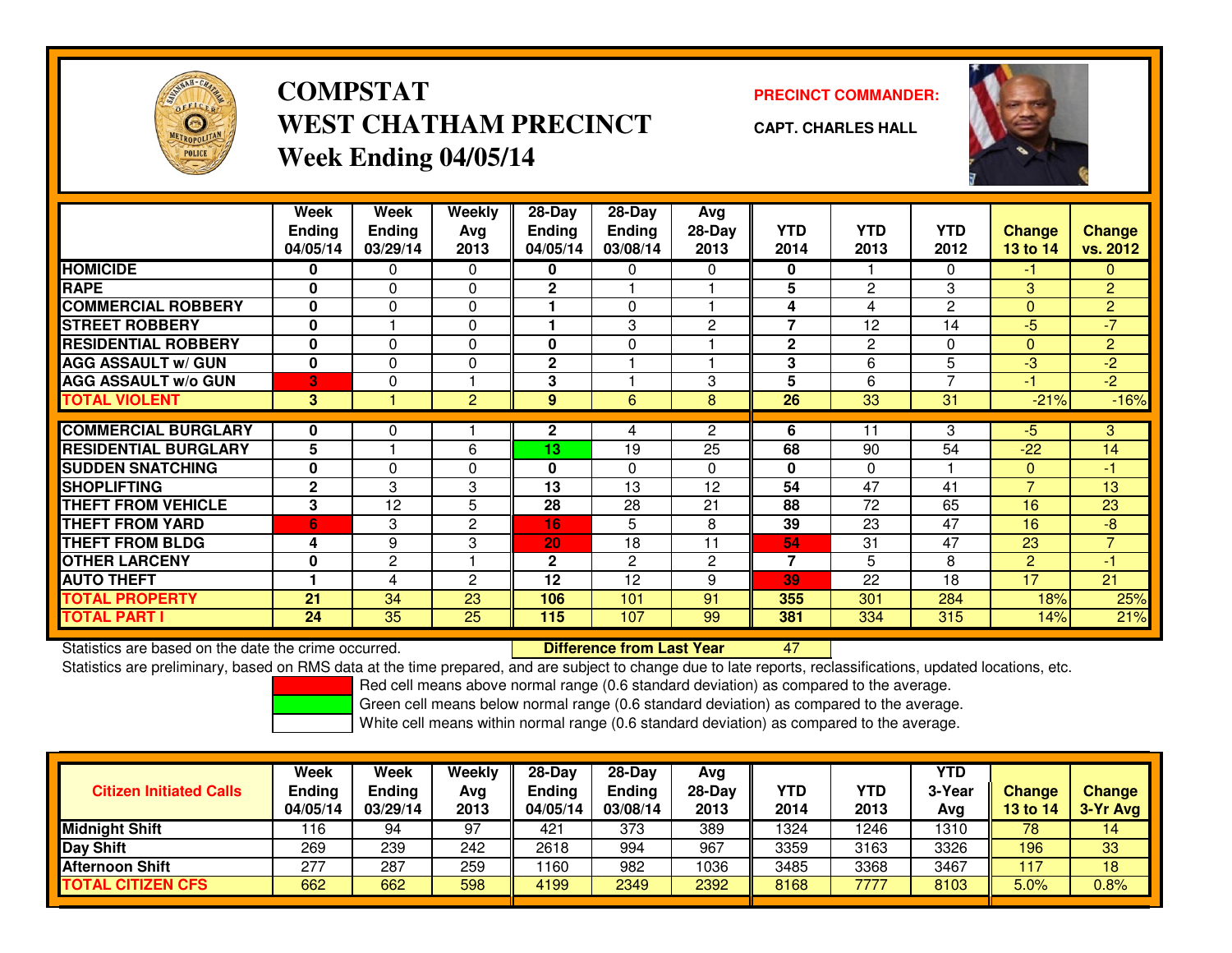

# **COMPSTATDOWNTOWN PRECINCTWeek Ending 04/05/14**

### **PRECINCT COMMANDER:**

**CAPT. BEN HERRON**

<sup>43</sup>



|                             | Week                 | Week          | Weekly         | $28 - Day$     | $28$ -Day      | Avg            |            |                      |                |          |                |
|-----------------------------|----------------------|---------------|----------------|----------------|----------------|----------------|------------|----------------------|----------------|----------|----------------|
|                             | <b>Ending</b>        | <b>Ending</b> | Avg            | <b>Ending</b>  | <b>Ending</b>  | 28-Day         | <b>YTD</b> | <b>YTD</b>           | <b>YTD</b>     | Change   | <b>Change</b>  |
|                             | 04/05/14             | 03/29/14      | 2013           | 04/05/14       | 03/08/14       | 2013           | 2014       | 2013                 | 2012           | 13 to 14 | vs. 2012       |
| <b>HOMICIDE</b>             | 0                    | 0             | 0              | 0              | 0              |                | 0          | $\mathbf{2}^{\circ}$ | 0              | $-2$     | 0              |
| <b>RAPE</b>                 | 0                    |               | 0              | $\mathbf{2}$   | $\Omega$       |                | 4          | 3                    | $\overline{c}$ |          | $\overline{c}$ |
| <b>COMMERCIAL ROBBERY</b>   | 0                    | $\Omega$      | 0              | 0              |                |                | 3          | $\overline{2}$       | $\overline{c}$ |          |                |
| <b>STREET ROBBERY</b>       | $\mathbf{2}$         |               | 2              | 5              | 5              | 8              | 16         | 18                   | 26             | $-2$     | $-10$          |
| <b>RESIDENTIAL ROBBERY</b>  | 0                    | 0             | 0              | $\bf{0}$       |                |                | 1          | 2                    |                | -1       | $\mathbf{0}$   |
| <b>AGG ASSAULT w/ GUN</b>   | $\overline{2}$       |               |                | 6              | 3              | 3              | 11         | 10                   | 8              |          | 3              |
| <b>AGG ASSAULT w/o GUN</b>  |                      | 2             |                | 5              | 3              | 4              | 14         | 11                   | 13             | 3        |                |
| <b>TOTAL VIOLENT</b>        | 5                    | 5             | 4              | 18             | 13             | 18             | 49         | 48                   | 52             | 2%       | $-6%$          |
| <b>COMMERCIAL BURGLARY</b>  |                      |               |                |                |                | 3              | 6          | 2                    | 12             |          |                |
|                             | 0                    | 0             |                | 0              | 3              |                |            |                      |                | 4        | $-6$           |
| <b>RESIDENTIAL BURGLARY</b> | $\blacktriangleleft$ |               | 3              | 5              | 14             | 13             | 33         | 37                   | 44             | $-4$     | $-11$          |
| <b>SUDDEN SNATCHING</b>     | $\overline{2}$       | $\Omega$      | 0              | $\mathbf{2}$   | $\overline{2}$ | $\overline{2}$ | 7          | 15                   | 9              | -8       | $-2$           |
| <b>SHOPLIFTING</b>          | 5                    |               | 4              | 17             | 19             | 17             | 72         | 38                   | 41             | 34       | 31             |
| <b>THEFT FROM VEHICLE</b>   | 13                   | 9             | $\overline{7}$ | 43             | 24             | 29             | 98         | 81                   | 105            | 17       | $-7$           |
| <b>THEFT FROM YARD</b>      |                      |               | 4              | 10             | 17             | 18             | 34         | 55                   | 39             | $-21$    | $-5$           |
| <b>THEFT FROM BLDG</b>      | 3                    | 5             | 4              | 21             | 19             | 15             | 69         | 48                   | 63             | 21       | 6              |
| <b>OTHER LARCENY</b>        | $\bf{0}$             |               | ۹              | $\overline{2}$ | 3              | 4              | 5          | 4                    | 10             |          | $-5$           |
| <b>AUTO THEFT</b>           | 4                    |               | $\overline{c}$ | 9              | 8              | 9              | 29         | 31                   | 29             | $-2$     | $\mathbf{0}$   |
| <b>TOTAL PROPERTY</b>       | 29                   | 19            | 27             | 109            | 109            | 110            | 353        | 311                  | 352            | 14%      | 0%             |
| <b>TOTAL PART I</b>         | 34                   | 24            | 31             | 127            | 122            | 128            | 402        | 359                  | 404            | 12%      | 0%             |

Statistics are based on the date the crime occurred. **Difference from Last Year** 

Statistics are preliminary, based on RMS data at the time prepared, and are subject to change due to late reports, reclassifications, updated locations, etc.

Red cell means above normal range (0.6 standard deviation) as compared to the average.

Green cell means below normal range (0.6 standard deviation) as compared to the average.

|                                | Week                      | <b>Week</b>               | Weekly      | $28-Day$                  | $28-Dav$           | Avg              |             |                    | <b>YTD</b>    |                           |                           |
|--------------------------------|---------------------------|---------------------------|-------------|---------------------------|--------------------|------------------|-------------|--------------------|---------------|---------------------------|---------------------------|
| <b>Citizen Initiated Calls</b> | <b>Ending</b><br>04/05/14 | <b>Ending</b><br>03/29/14 | Avg<br>2013 | <b>Ending</b><br>04/05/14 | Ending<br>03/08/14 | $28-Dav$<br>2013 | YTD<br>2014 | <b>YTD</b><br>2013 | 3-Year<br>Avg | <b>Change</b><br>13 to 14 | <b>Change</b><br>3-Yr Avg |
| <b>Midnight Shift</b>          | ' 19                      | 85                        | 107         | 532                       | 412                | 428              | 1494        | 460                | 1556          | 34                        | $-62$                     |
| Day Shift                      | 230                       | 215                       | 208         | 863                       | 821                | 832              | 2762        | 271                | 2860          | 51                        | $-98$                     |
| <b>Afternoon Shift</b>         | 264                       | 245                       | 226         | 1057                      | 982                | 905              | 3120        | 2911               | 3021          | 209                       | 99                        |
| <b>TOTAL CITIZEN CFS</b>       | 613                       | 545                       | 541         | 2452                      | 2215               | 2165             | 7376        | 7082               | 7437          | 4.2%                      | $-0.8%$                   |
|                                |                           |                           |             |                           |                    |                  |             |                    |               |                           |                           |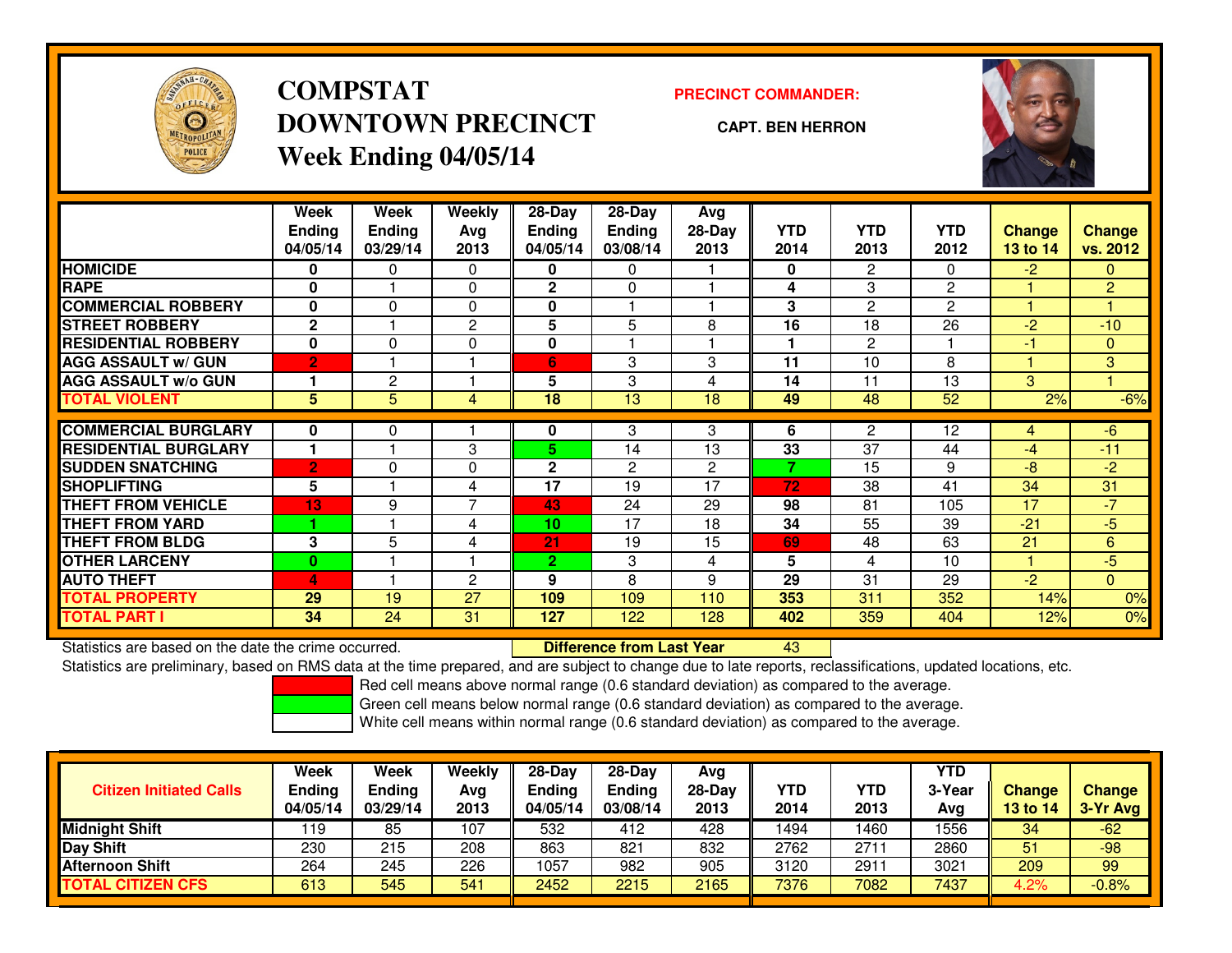

# **COMPSTATCENTRAL PRECINCT CAPT. DEVONN ADAMSWeek Ending 04/05/14**

**PRECINCT COMMANDER:**



|                             | Week<br>Ending<br>04/05/14 | Week<br><b>Ending</b><br>03/29/14 | Weekly<br>Avg<br>2013 | $28-Day$<br>Ending<br>04/05/14 | $28-Day$<br><b>Ending</b><br>03/08/14 | Avg<br>$28-Day$<br>2013 | <b>YTD</b><br>2014 | <b>YTD</b><br>2013 | <b>YTD</b><br>2012 | <b>Change</b><br>13 to 14 | <b>Change</b><br>vs. 2012 |
|-----------------------------|----------------------------|-----------------------------------|-----------------------|--------------------------------|---------------------------------------|-------------------------|--------------------|--------------------|--------------------|---------------------------|---------------------------|
| <b>HOMICIDE</b>             | 0                          | 0                                 | $\Omega$              |                                | $\mathbf{0}$                          |                         | 4                  |                    | 2                  | 3                         | $\overline{2}$            |
| <b>RAPE</b>                 | $\bf{0}$                   | 0                                 | $\Omega$              | 0                              | 2                                     | $\Omega$                | 4                  |                    | 0                  | 3                         | $\overline{4}$            |
| <b>COMMERCIAL ROBBERY</b>   | $\bf{0}$                   | 0                                 | $\mathbf 0$           |                                | $\overline{2}$                        |                         | $\overline{7}$     | 3                  | 3                  | 4                         | $\overline{4}$            |
| <b>STREET ROBBERY</b>       | 0                          |                                   |                       | 3                              | 8                                     | 5                       | 25                 | 19                 | 17                 | 6                         | 8                         |
| <b>RESIDENTIAL ROBBERY</b>  | $\bf{0}$                   | 0                                 | $\mathbf 0$           | 0                              | $\Omega$                              |                         | 0                  | 3                  | 0                  | -3                        | $\mathbf{0}$              |
| <b>AGG ASSAULT w/ GUN</b>   | $\overline{2}$             |                                   |                       | 7                              | 3                                     | 4                       | 16                 | 14                 | 10                 | 2                         | 6                         |
| <b>AGG ASSAULT w/o GUN</b>  | 3                          | 0                                 |                       | 4                              | $\overline{2}$                        | 4                       | 9                  | 17                 | 10                 | -8                        | -1                        |
| <b>TOTAL VIOLENT</b>        | 5                          | $\overline{2}$                    | 4                     | 16                             | 17                                    | 17                      | 65                 | 58                 | 42                 | 12%                       | 55%                       |
|                             |                            |                                   |                       |                                |                                       |                         |                    |                    |                    |                           |                           |
| <b>COMMERCIAL BURGLARY</b>  | $\mathbf{2}$               | 0                                 | 2                     | 3.                             | 5                                     |                         | 10                 | $1\overline{5}$    | 12                 | -5                        | $-2$                      |
| <b>RESIDENTIAL BURGLARY</b> | 5                          | 8                                 | 9                     | 26                             | 18                                    | 37                      | 123                | 115                | 117                | 8                         | 6                         |
| <b>SUDDEN SNATCHING</b>     | 0                          |                                   | $\Omega$              | $\overline{2}$                 | $\Omega$                              |                         | $\mathbf{2}$       | 4                  | 3                  | $-2$                      | -1                        |
| <b>SHOPLIFTING</b>          |                            | $\overline{2}$                    | $\overline{2}$        | 7                              | 10                                    | 8                       | 24                 | 32                 | 8                  | -8                        | 16                        |
| <b>THEFT FROM VEHICLE</b>   | 12                         | 11                                | 9                     | 42                             | 31                                    | 36                      | 110                | 84                 | 120                | 26                        | $-10$                     |
| <b>THEFT FROM YARD</b>      | $\mathbf{2}$               | 3                                 | 4                     | 8                              | 9                                     | 16                      | 31                 | 38                 | 57                 | -7                        | $-26$                     |
| <b>THEFT FROM BLDG</b>      | 4                          | 4                                 | 4                     | 16                             | 14                                    | 17                      | 49                 | 41                 | 54                 | 8                         | $-5$                      |
| <b>OTHER LARCENY</b>        |                            |                                   |                       | 3                              |                                       | 4                       | 5                  | 3                  | 7                  | 2                         | $-2$                      |
| <b>AUTO THEFT</b>           | 4                          | 8                                 | 4                     | 18                             | 11                                    | 17                      | 69                 | 35                 | 37                 | 34                        | 32                        |
| <b>TOTAL PROPERTY</b>       | 31                         | 38                                | 35                    | 125                            | 99                                    | 142                     | 423                | 367                | 415                | 15%                       | 2%                        |
| <b>TOTAL PART I</b>         | 36                         | 40                                | 39                    | 141                            | 116                                   | 159                     | 488                | 425                | 457                | 15%                       | 7%                        |

Statistics are based on the date the crime occurred. **Difference from Last Year** 

Statistics are based on the date the crime occurred. **Externee the Difference from Last Year http://**<br>Statistics are preliminary, based on RMS data at the time prepared, and are subject to change due to late reports, recla

Red cell means above normal range (0.6 standard deviation) as compared to the average.

Green cell means below normal range (0.6 standard deviation) as compared to the average.

| <b>Citizen Initiated Calls</b> | <b>Week</b><br><b>Ending</b><br>04/05/14 | Week<br><b>Ending</b><br>03/29/14 | Weekly<br>Avg<br>2013 | $28-Day$<br><b>Ending</b><br>04/05/14 | $28-Dav$<br>Ending<br>03/08/14 | Avg<br>$28-Day$<br>2013 | YTD<br>2014 | <b>YTD</b><br>2013 | YTD<br>3-Year<br>Avg | Change<br>13 to 14 | <b>Change</b><br>3-Yr Avg |
|--------------------------------|------------------------------------------|-----------------------------------|-----------------------|---------------------------------------|--------------------------------|-------------------------|-------------|--------------------|----------------------|--------------------|---------------------------|
| <b>Midnight Shift</b>          | 121                                      | 96                                | 105                   | 441                                   | 400                            | 419                     | 1380        | 1328               | 1427                 | 52                 | $-47$                     |
| <b>Day Shift</b>               | 292                                      | 239                               | 249                   | 1080                                  | 1031                           | 996                     | 3520        | 3177               | 3263                 | 343                | 257                       |
| <b>Afternoon Shift</b>         | 323                                      | 275                               | 263                   | 130                                   | 950                            | 1050                    | 3384        | 3414               | 3551                 | $-30$              | $-167$                    |
| <b>TOTAL CITIZEN CFS</b>       | 736                                      | 610                               | 616                   | 2651                                  | 2381                           | 2465                    | 8284        | 7919               | 8241                 | 4.6%               | 0.5%                      |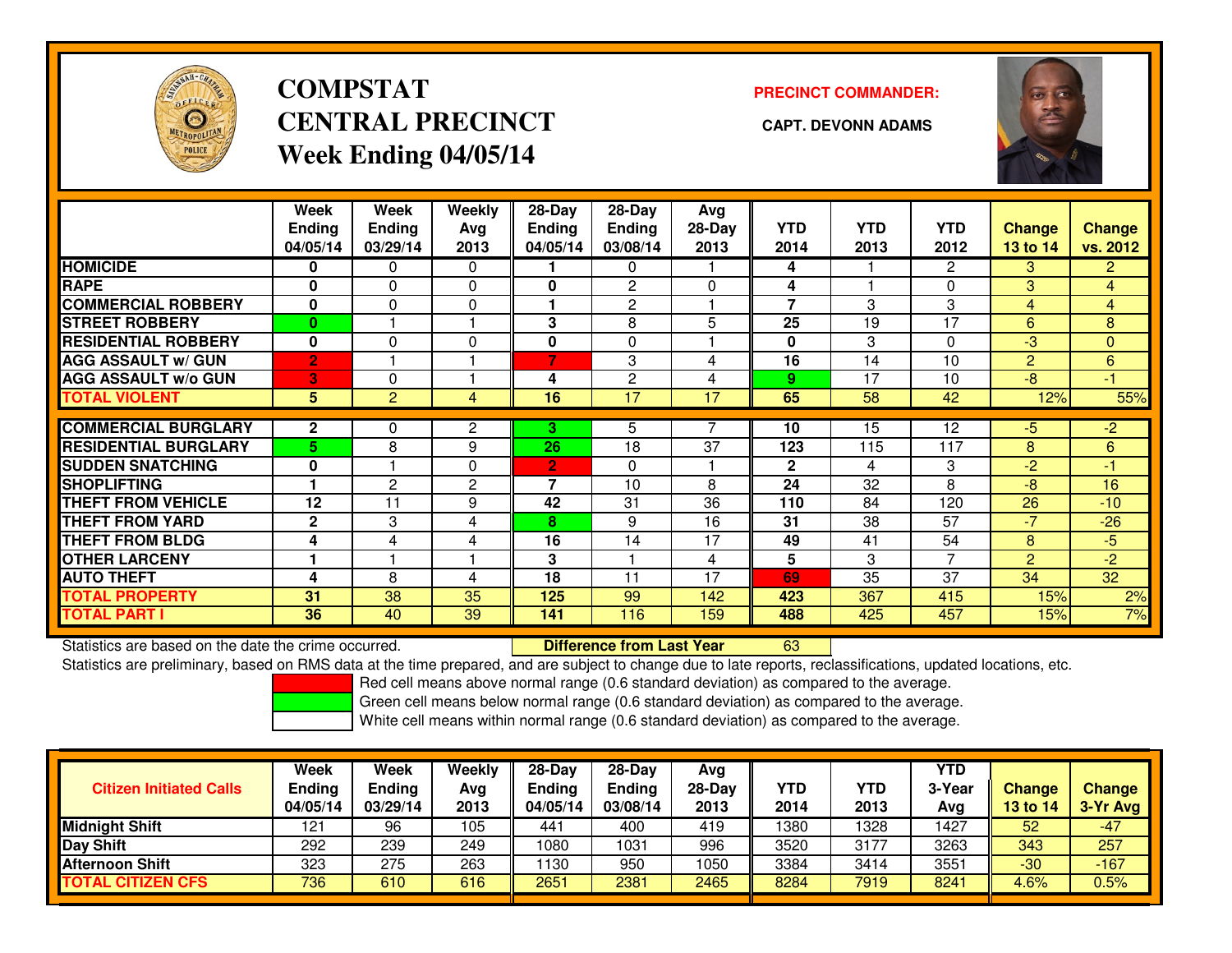

## **COMPSTAT PRECINCT COMMANDER: SOUTHSIDE PRECINCT CAPT. TERRY SHOOPWeek Ending 04/05/14**



|                             | Week<br><b>Ending</b><br>04/05/14 | Week<br><b>Ending</b><br>03/29/14 | <b>Weekly</b><br>Avg<br>2013 | $28-Day$<br>Ending<br>04/05/14 | $28-Day$<br><b>Ending</b><br>03/08/14 | Avg<br>28-Day<br>2013 | <b>YTD</b><br>2014 | <b>YTD</b><br>2013 | <b>YTD</b><br>2012 | <b>Change</b><br>13 to 14 | Change<br>vs. 2012 |
|-----------------------------|-----------------------------------|-----------------------------------|------------------------------|--------------------------------|---------------------------------------|-----------------------|--------------------|--------------------|--------------------|---------------------------|--------------------|
| <b>HOMICIDE</b>             | 0                                 | 0                                 | $\Omega$                     | 0                              | 0                                     | 0                     | 0                  | $\overline{2}$     | $\mathbf{0}$       | $-2$                      | $\mathbf{0}$       |
| <b>RAPE</b>                 | 0                                 | $\Omega$                          | 0                            | 0                              | $\Omega$                              |                       |                    |                    |                    | $\Omega$                  | $\mathbf{0}$       |
| <b>COMMERCIAL ROBBERY</b>   | $\mathbf 0$                       | 0                                 | 0                            | $\bf{0}$                       |                                       | $\overline{2}$        | 6                  | 3                  | $\overline{7}$     | 3                         | $-1$               |
| <b>STREET ROBBERY</b>       | $\overline{2}$                    |                                   | н                            | 5                              |                                       | 3                     | 14                 | 4                  | 9                  | 10                        | 5                  |
| <b>RESIDENTIAL ROBBERY</b>  | 0                                 | $\Omega$                          | $\Omega$                     |                                |                                       |                       | 4                  |                    | $\overline{2}$     | 3                         | $\overline{2}$     |
| <b>AGG ASSAULT w/ GUN</b>   | $\bf{0}$                          |                                   | 0                            |                                | $\mathbf{2}$                          |                       | 3                  | 5                  | 3                  | $-2$                      | $\overline{0}$     |
| <b>AGG ASSAULT w/o GUN</b>  | 0                                 | 0                                 | 0                            | $\bf{0}$                       |                                       | $\overline{2}$        | $\overline{2}$     | 13                 | 8                  | $-11$                     | $-6$               |
| <b>TOTAL VIOLENT</b>        | $\mathbf{2}$                      | $\overline{2}$                    | $\overline{2}$               | 7                              | 6                                     | 10                    | 30                 | 29                 | 30                 | 3%                        | 0%                 |
|                             |                                   |                                   |                              |                                |                                       |                       |                    |                    |                    |                           |                    |
| <b>COMMERCIAL BURGLARY</b>  | 0                                 | 3                                 |                              | 3                              | $\mathbf{2}$                          | 4                     | 11                 | 8                  | $\overline{28}$    | 3                         | $-17$              |
| <b>RESIDENTIAL BURGLARY</b> | $\overline{2}$                    | 2                                 | 8                            | 15                             | 12                                    | 31                    | 62                 | 96                 | 99                 | $-34$                     | $-37$              |
| <b>SUDDEN SNATCHING</b>     | н                                 | 0                                 | 0                            |                                | 3                                     |                       | 4                  | 2                  | 4                  | $\overline{2}$            | $\mathbf{0}$       |
| <b>SHOPLIFTING</b>          | 8                                 | 12                                | 15                           | 49                             | 71                                    | 58                    | 193                | 155                | 203                | 38                        | $-10$              |
| <b>THEFT FROM VEHICLE</b>   | 8                                 |                                   | $\overline{7}$               | 13                             | 15                                    | 28                    | 83                 | 127                | 71                 | $-44$                     | 12                 |
| <b>THEFT FROM YARD</b>      | 4                                 | 0                                 | $\overline{c}$               | 7                              | 8                                     | 8                     | 27                 | 24                 | 52                 | 3                         | $-25$              |
| <b>THEFT FROM BLDG</b>      | 5                                 |                                   | 5                            | 15                             | 10                                    | 19                    | 46                 | 47                 | 69                 | $-1$                      | $-23$              |
| <b>OTHER LARCENY</b>        |                                   | $\Omega$                          |                              | 3                              | $\Omega$                              | 4                     | 9                  | 9                  | 6                  | $\Omega$                  | 3                  |
| <b>AUTO THEFT</b>           | $\mathbf{2}$                      | 0                                 | $\overline{c}$               | 5.                             | 6                                     | 9                     | 23                 | 37                 | 29                 | $-14$                     | $-6$               |
| <b>TOTAL PROPERTY</b>       | 31                                | 19                                | 40                           | 111                            | 127                                   | 163                   | 458                | 505                | 561                | $-9%$                     | $-18%$             |
| <b>TOTAL PART I</b>         | 33                                | 21                                | 43                           | 118                            | 133                                   | 173                   | 488                | 534                | 591                | $-9%$                     | $-17%$             |

Statistics are based on the date the crime occurred. **Difference from Last Year** 

Statistics are based on the date the crime occurred. **Externee the Difference from Last Year Theoren 16 Ferne**<br>Statistics are preliminary, based on RMS data at the time prepared, and are subject to change due to late repor

Red cell means above normal range (0.6 standard deviation) as compared to the average.

Green cell means below normal range (0.6 standard deviation) as compared to the average.

| <b>Citizen Initiated Calls</b> | Week<br>Ending<br>04/05/14 | Week<br>Ending<br>03/29/14 | Weekly<br>Avg<br>2013 | $28-Day$<br><b>Ending</b><br>04/05/14 | $28-Day$<br><b>Ending</b><br>03/08/14 | Avg<br>$28-Day$<br>2013 | YTD<br>2014 | YTD<br>2013 | <b>YTD</b><br>3-Year<br>Avg | <b>Change</b><br>13 to 14 | <b>Change</b><br>3-Yr Avg |
|--------------------------------|----------------------------|----------------------------|-----------------------|---------------------------------------|---------------------------------------|-------------------------|-------------|-------------|-----------------------------|---------------------------|---------------------------|
| <b>Midnight Shift</b>          | 95                         | 102                        | 86                    | 381                                   | 355                                   | 343                     | 1186        | 1058        | 1159                        | 128                       | 27                        |
| Day Shift                      | 250                        | 227                        | 238                   | 974                                   | 998                                   | 950                     | 3299        | 2966        | 3263                        | 333                       | 36                        |
| <b>Afternoon Shift</b>         | 215                        | 258                        | 244                   | 988                                   | 991                                   | 976                     | 3246        | 3076        | 3252                        | 170                       | -6                        |
| <b>TOTAL CITIZEN CFS</b>       | 560                        | 587                        | 567                   | 2343                                  | 2344                                  | 2269                    | 7731        | 7100        | 7674                        | 8.9%                      | $0.7\%$                   |